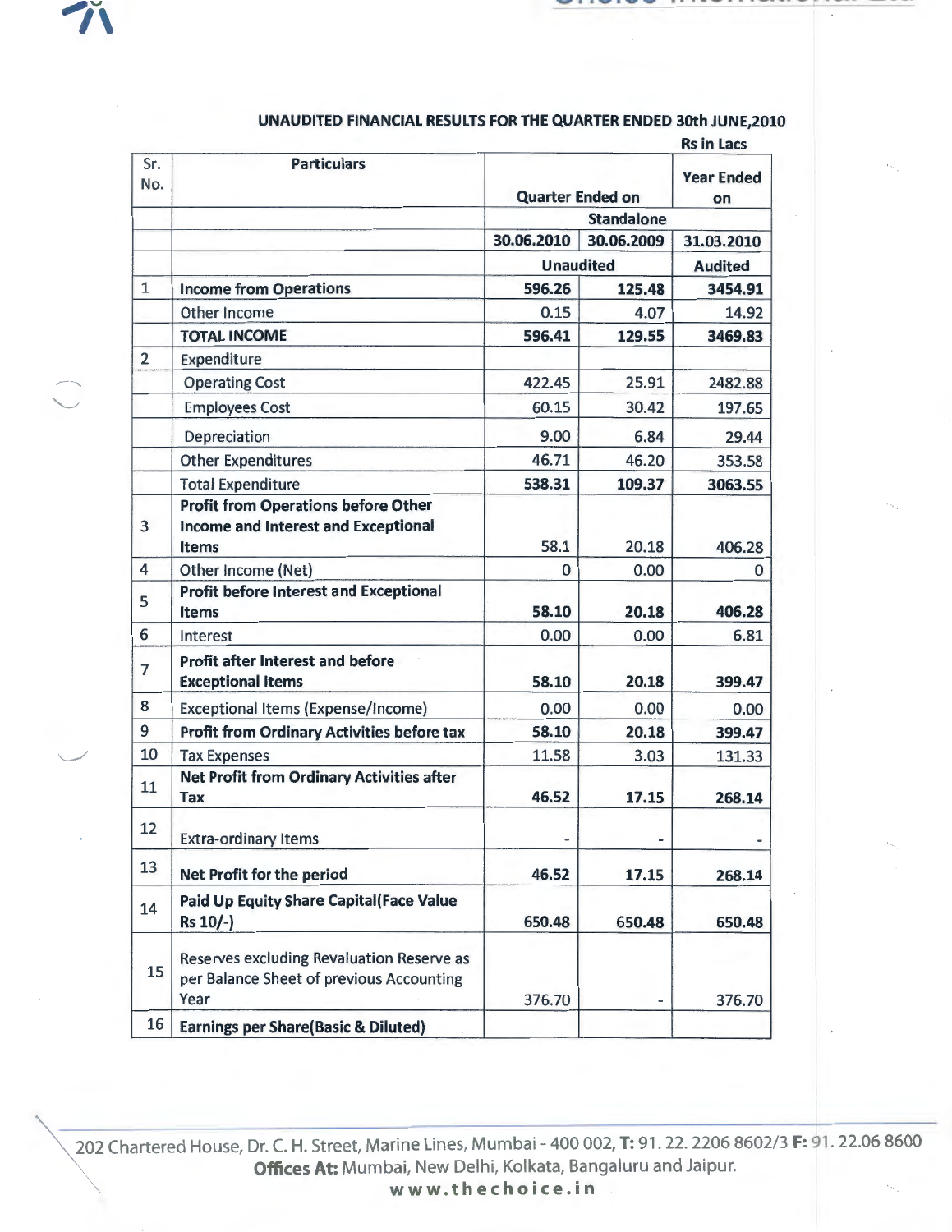:.,.

 $\smile$ 

 $\overline{\phantom{a}}$   $\overline{\phantom{a}}$ 

|    | a) Basic and diluted EPS before<br>Extraordinary items for the period, for the<br>year to date and the previous year (not to<br>be annualized)    | 0.72      | 0.35      | 4.39      |
|----|---------------------------------------------------------------------------------------------------------------------------------------------------|-----------|-----------|-----------|
|    | b) Basic and Diluted EPS after Extraordinary<br>Items for the period, for the year to date<br>and for the previous year (not to be<br>annualized) | 0.72      | 0.35      | 4.39      |
| 17 | <b>Public Shareholding:</b>                                                                                                                       |           |           |           |
|    | No. of Shares                                                                                                                                     | 4,408,273 | 4,750,873 | 4,750,873 |
|    | Percentage of Shareholdings(%)                                                                                                                    | 67.77%    | 73.04%    | 73.04%    |
| 18 | <b>Promoter and Promoter Group</b><br><b>Shareholding</b>                                                                                         |           |           |           |
|    | a) Pledged/Encumbered                                                                                                                             |           |           |           |
|    | <b>Number of Shares</b>                                                                                                                           |           |           |           |
|    | Percentage of Shares(as a % of the total<br>shareholding of promoters and promoter<br>group)                                                      |           |           |           |
|    | Percentage of Shares(as a % of the total<br>share capital of the company)                                                                         |           |           |           |
|    | b)Non-Encumbered                                                                                                                                  |           |           |           |
|    | <b>Number of Shares</b>                                                                                                                           | 2,096,527 | 1,753,927 | 1,753,927 |
|    | Percentage of Shares (as a % of the total<br>shareholding of promoters and promoter<br>group)                                                     | 100%      | 100%      | 100%      |
|    | Percentage of Shares (as a % of the total                                                                                                         |           |           |           |
|    | share capital of the company)                                                                                                                     | 32.23%    | 26.96%    | 26.96%    |

1. The above unaudited financial results has been reviewed by the Audit Committee and has been taken on records by the Board of Directors at its meeting held on 14th August 2010.

2.The Company has a single business segment namely"Financial Services",hence segmental reporting is not required.

3. The figures for the previous period are regrouped & rearranged wherever deemed necessary.

4. No investor complaints are pending.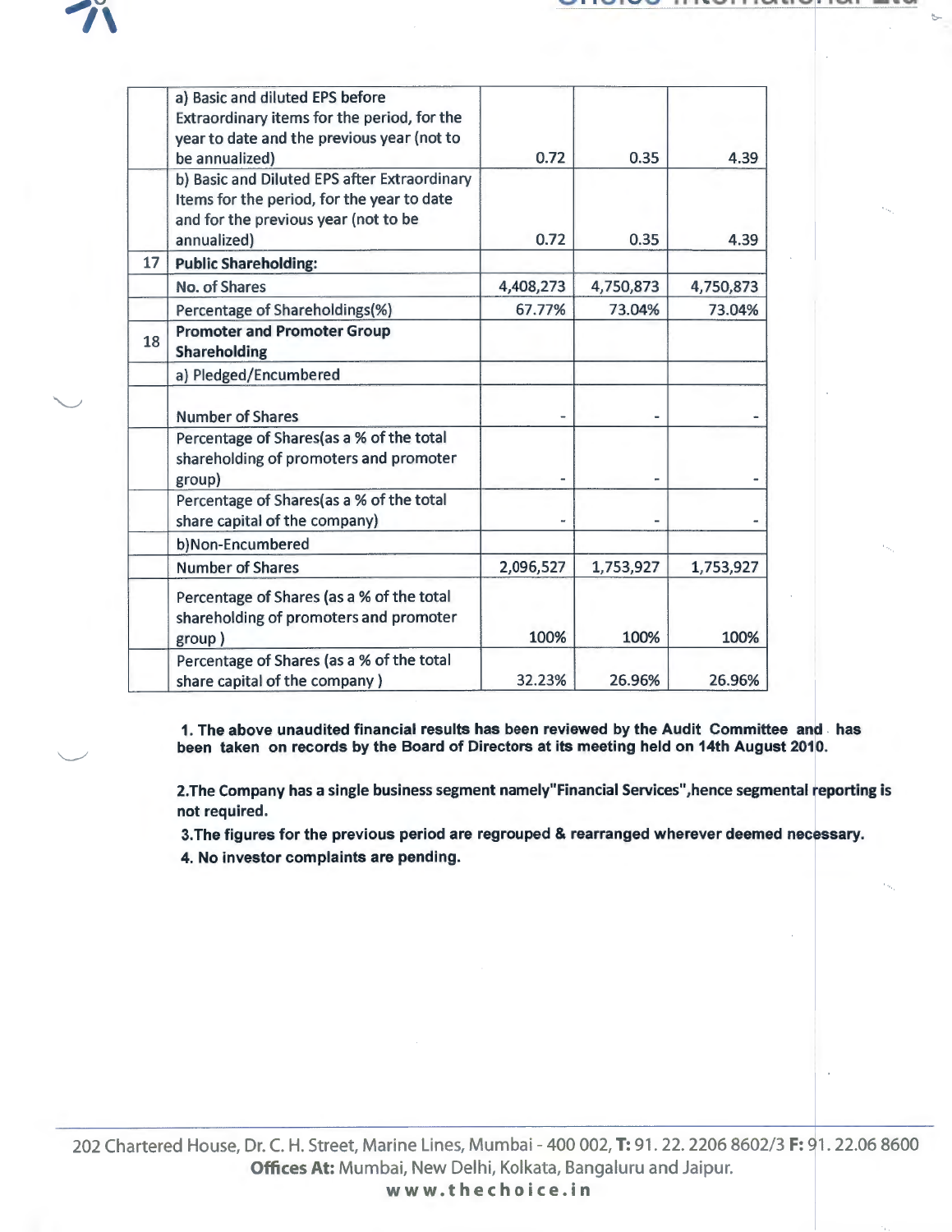

## UNAUDITED FINANCIAL RESULTS FOR THE QUARTER ENDED JUNE 30, 2010

|                |                                                                                          |                         |                         | (RS. In Lacs)  |  |
|----------------|------------------------------------------------------------------------------------------|-------------------------|-------------------------|----------------|--|
| Sr.<br>No.     | <b>Particulars</b>                                                                       | <b>Quarter Ended on</b> | <b>Year Ended</b><br>on |                |  |
|                |                                                                                          | <b>Standalone</b>       |                         |                |  |
|                |                                                                                          | 30.06.2010              | 30.06.2009              | 31.03.2010     |  |
|                |                                                                                          | <b>Unaudited</b>        |                         | <b>Audited</b> |  |
| $\mathbf{1}$   | <b>Income from Operations/Net Sales</b>                                                  | 596.26                  | 125.48                  | 3454.91        |  |
|                | $x^{1.10}$<br><b>Other Income</b>                                                        | 0.00<br>0.09.16         | 4.07                    | 14.92          |  |
|                | <b>TOTAL INCOME</b>                                                                      | 596.26                  | 129.55                  | 3469.83        |  |
| $\overline{2}$ | <b>Expenditure</b>                                                                       | eo                      |                         |                |  |
|                | a. Operating and Direct Cost                                                             | 422.45                  | 25.91                   | 2482.88        |  |
|                | b. Employees Cost                                                                        | 60.15                   | 30.42                   | 197.65         |  |
|                | c. Depreciation                                                                          | 9.00                    | 6.84                    | 29.44          |  |
|                | d. Other Expenditures                                                                    | 46.71<br>46.42          | $.0^{3}$<br>46.20       | 353.58         |  |
|                | <b>Total Expenditure</b>                                                                 | 538.31                  | 109.37                  | 3063.55        |  |
|                | <b>Profit from Operations before Other</b><br><b>Income and Interest and Exceptional</b> | 59.23                   |                         |                |  |
| 3              | <b>Items</b>                                                                             | 57.95                   | 20.18                   | 406.28         |  |
| $\overline{4}$ | Other Income (Net)                                                                       | $\overline{0}$          | 0.00                    | $\bf{0}$       |  |
|                |                                                                                          |                         |                         |                |  |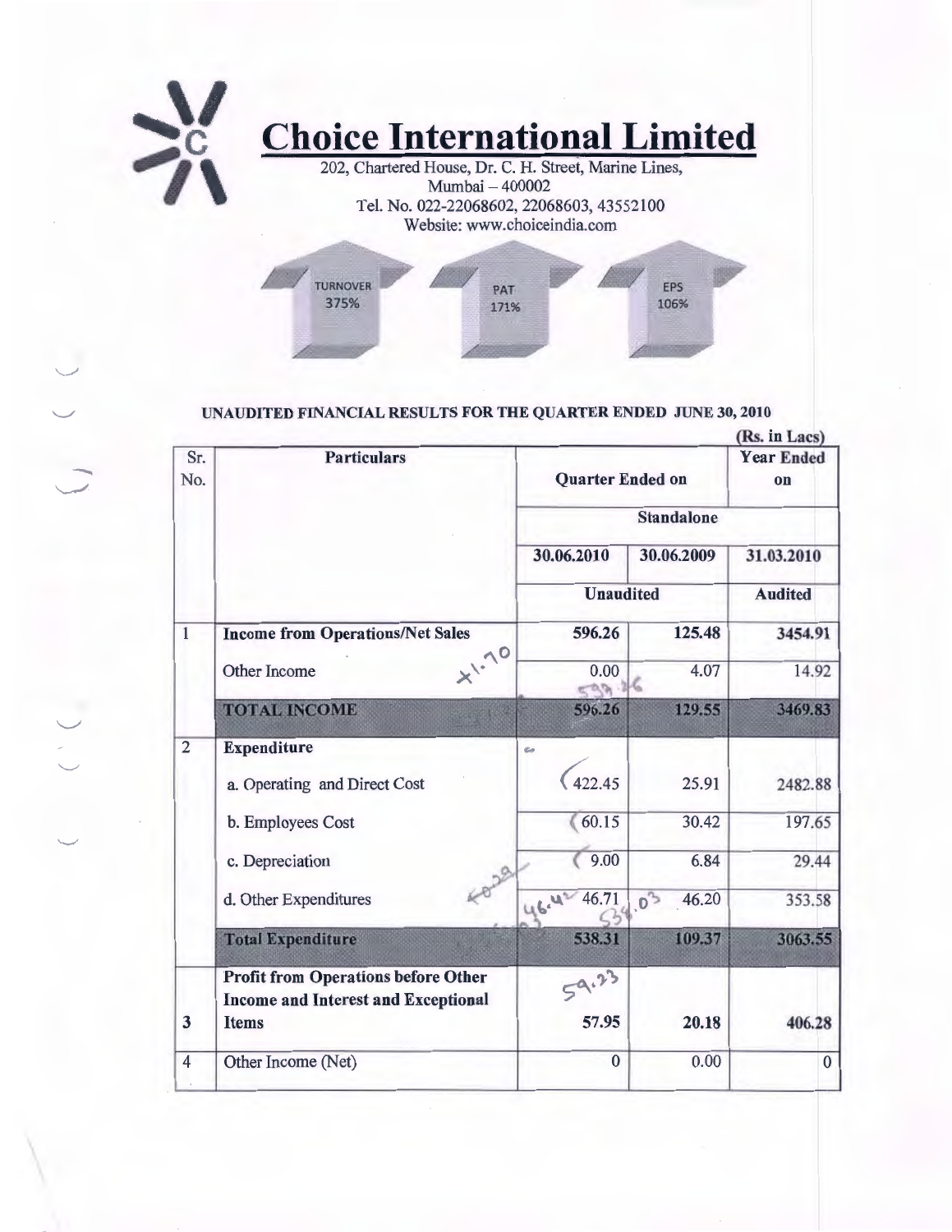| <b>Profit before Interest and Exceptional</b> |                                                                                                                                                                                                                                                                                                                                                                 |                                                                    | 406.28                                                                 |
|-----------------------------------------------|-----------------------------------------------------------------------------------------------------------------------------------------------------------------------------------------------------------------------------------------------------------------------------------------------------------------------------------------------------------------|--------------------------------------------------------------------|------------------------------------------------------------------------|
|                                               |                                                                                                                                                                                                                                                                                                                                                                 |                                                                    |                                                                        |
|                                               |                                                                                                                                                                                                                                                                                                                                                                 |                                                                    | 6.81                                                                   |
| <b>Profit after Interest and before</b>       |                                                                                                                                                                                                                                                                                                                                                                 |                                                                    |                                                                        |
|                                               |                                                                                                                                                                                                                                                                                                                                                                 |                                                                    | 399.47                                                                 |
| <b>Exceptional Items (Expense/Income)</b>     | 0.00                                                                                                                                                                                                                                                                                                                                                            | 0.00                                                               | 0.00                                                                   |
| <b>Profit from Ordinary Activities before</b> |                                                                                                                                                                                                                                                                                                                                                                 |                                                                    |                                                                        |
| tax                                           |                                                                                                                                                                                                                                                                                                                                                                 |                                                                    | 399.47                                                                 |
| <b>Tax Expenses</b>                           | 11.55                                                                                                                                                                                                                                                                                                                                                           | 3.03                                                               | 131.33                                                                 |
| <b>Net Profit from Ordinary Activities</b>    |                                                                                                                                                                                                                                                                                                                                                                 |                                                                    |                                                                        |
|                                               |                                                                                                                                                                                                                                                                                                                                                                 |                                                                    | 268.14                                                                 |
| Extra-ordinary Items                          | Nil                                                                                                                                                                                                                                                                                                                                                             | Nil                                                                | Nil                                                                    |
| Net Profit for the period                     | 46.40                                                                                                                                                                                                                                                                                                                                                           | 17.15                                                              | 268.14                                                                 |
|                                               |                                                                                                                                                                                                                                                                                                                                                                 |                                                                    |                                                                        |
| Value Rs 10/-)                                | 650.48                                                                                                                                                                                                                                                                                                                                                          | 650.48                                                             | 650.48                                                                 |
| <b>Reserves excluding Revaluation Reserve</b> |                                                                                                                                                                                                                                                                                                                                                                 |                                                                    |                                                                        |
|                                               |                                                                                                                                                                                                                                                                                                                                                                 |                                                                    |                                                                        |
|                                               |                                                                                                                                                                                                                                                                                                                                                                 |                                                                    | 376.70                                                                 |
| Earnings per Share(Basic & Diluted)           |                                                                                                                                                                                                                                                                                                                                                                 |                                                                    |                                                                        |
| a) Basic and diluted EPS before               |                                                                                                                                                                                                                                                                                                                                                                 |                                                                    |                                                                        |
| Extraordinary items for the period, for the   |                                                                                                                                                                                                                                                                                                                                                                 |                                                                    |                                                                        |
|                                               |                                                                                                                                                                                                                                                                                                                                                                 |                                                                    | 4.39                                                                   |
|                                               |                                                                                                                                                                                                                                                                                                                                                                 |                                                                    |                                                                        |
| b) Basic and Diluted EPS after                |                                                                                                                                                                                                                                                                                                                                                                 |                                                                    |                                                                        |
|                                               |                                                                                                                                                                                                                                                                                                                                                                 |                                                                    |                                                                        |
|                                               |                                                                                                                                                                                                                                                                                                                                                                 |                                                                    |                                                                        |
|                                               |                                                                                                                                                                                                                                                                                                                                                                 |                                                                    | 4.39                                                                   |
| <b>Public Shareholding:</b>                   |                                                                                                                                                                                                                                                                                                                                                                 |                                                                    |                                                                        |
| No. of Shares                                 | 4,408,273                                                                                                                                                                                                                                                                                                                                                       | 4,750,873                                                          | 4,750,873                                                              |
| Percentage of Shareholdings (%)               | 67.77%                                                                                                                                                                                                                                                                                                                                                          | 73.04%                                                             | 73.04%                                                                 |
| <b>Promoter and Promoter Group</b>            |                                                                                                                                                                                                                                                                                                                                                                 |                                                                    |                                                                        |
|                                               | <b>Items</b><br>Interest<br><b>Exceptional Items</b><br>after Tax<br><b>Paid Up Equity Share Capital (Face</b><br>as per Balance Sheet of previous<br><b>Accounting Year</b><br>year to date and the previous year (not to<br>be annualized)<br>Extraordinary Items for the period, for the<br>year to date and for the previous year (not<br>to be annualized) | 57.95<br>0.00<br>57.95<br>57.95<br>46.40<br>376.70<br>0.72<br>0.72 | 20.18<br>0.00<br>20.18<br>20.18<br>17.15<br><b>Nil</b><br>0.35<br>0.35 |

 $\begin{pmatrix} 1 & 1 \\ 1 & 1 \end{pmatrix}$  $\overrightarrow{C}$ 

J